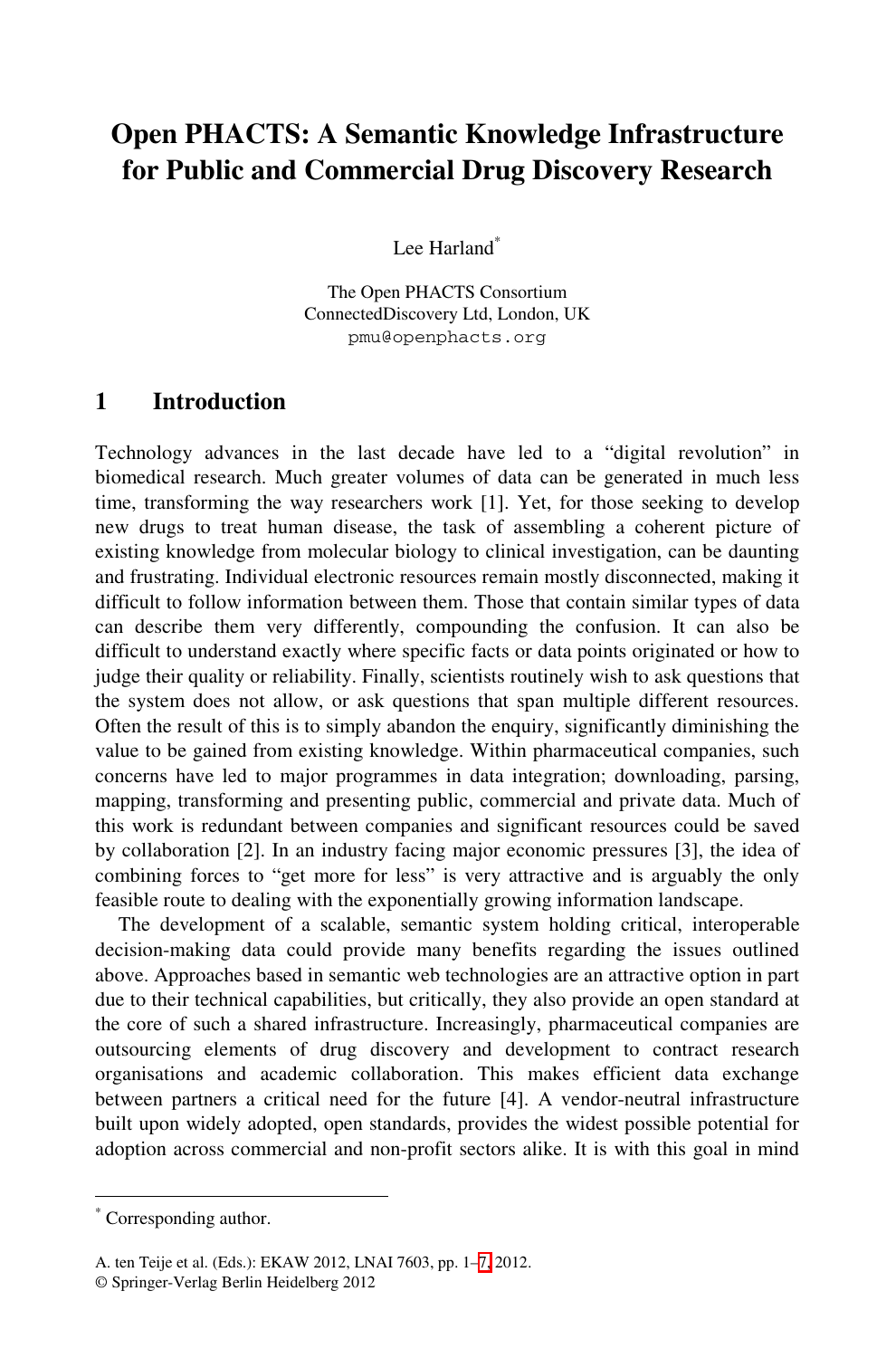that the Open PHACTS (Open **Pha**rmacological **C**oncept **T**riple **S**tore) project [5] was conceived. Open PHACTS is a major public-private partnership involving organisations from major pharmaceutical companies, academia and small-medium enterprises (SMEs). The project is funded by the European Federation of Pharmaceutical Industries and Associations (EFPIA) and the European Union through the Innovative Medicines Initiative [6] and scheduled to complete in early 2014.

# **2 Strategic Aims**

Semantic technologies have already gained much traction within biomedicine with initiatives such as the World Wide Web Consortium Semantic Web Health Care and Life Sciences Interest Group [7] Bio2RDF [8], Chem2Bio2RDF [9] and many others. Open PHACTS is complementary to such efforts, focusing on the creation of a task focused, production-grade and sustainable public-private infrastructure. This latter point is critical, as the output from the project should form the foundation for future pre-competitive efforts. As the scientific domain is large, the initial phase of the project focused on defining scope by generation and ranking of the key scientific questions that scientists within drug discovery would like to be able to ask of such a system [10]. An excerpt from these questions is shown in Box 1 and provides clear direction for both the data required and software functionality, as well as strong criteria for measuring success.

- For a given compound, summarize all 'similar compounds' and their activities
- A lead molecule is characterized by a substructure S. Retrieve all bioactivity data in serine protease assays for molecules that contain substructure S.
- For a specific target, which active compounds have been reported in the literature? What is also known about upstream and downstream targets?
- Find homologous targets to my target of interest and identify active compounds against these homologous targets.
- For a given disease/indication provide all targets in the pathway and all active compounds hitting them

**Box 1.** Example scientific questions the Open PHACTS system will address

# **3 Data Standards and Quality**

High quality data is at the heart of this endeavour. Wherever possible, Open PHACTS will re-use and augment existing efforts in the life-sciences domain by promoting the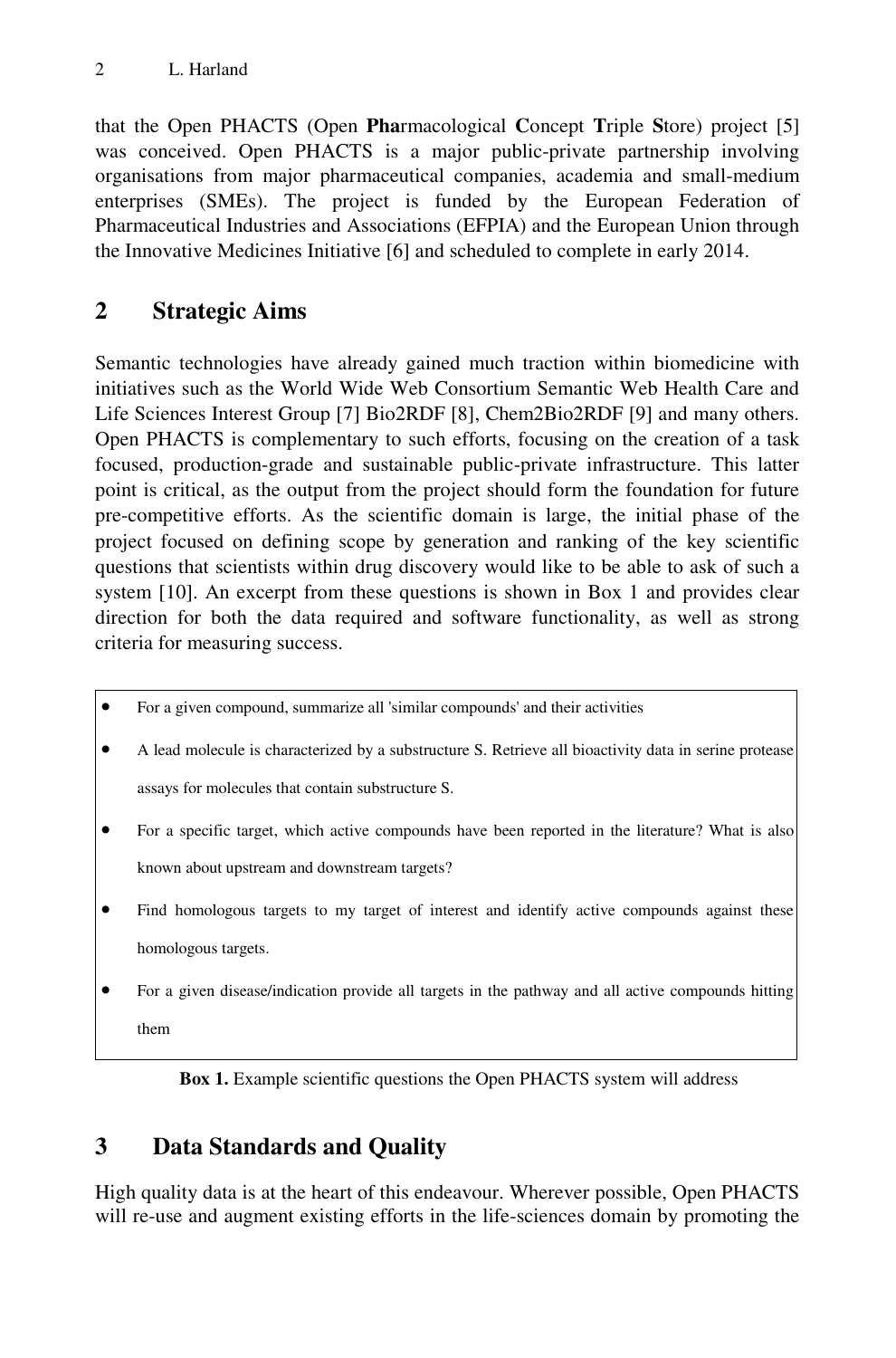publishing of pharmacological data in RDF using W3C standards and publically available ontologies. By actively engaging with data providers, we hope to further develop the standards and tooling require for full semantic representation of required content. For instance, we have collaborated with the ChEMBL [11] group, to implement the Quantities, Units, Dimensions and Types ontology (QUDT, [12]) to enable quantitative data queries and interconversion between different classes of measurement. Quality issues are also being addressed, particularly the representation of chemicals on the semantic web. This is still far from optimal and often due to inaccuracies in the electronic representation of these molecules in their source databases through error or subtly different algorithms for creating them. When these are published as linked data, incorrect or missing links have a significantly detrimental effect on data analysis. To address this, the project has developed very detailed guidelines for structure processing and normalisation (based on guidelines from the US Food and Drug Administration [13]) that will deliver more consistency between different databases. In addition, RDF describing novel chemical structure quality metrics and multiple physiochemical properties is being generated for each chemical using software from ChemSpider [14] and ACD/Labs [15] respectively, contributing novel and important data to the community.

Prominence is also given to the provenance of the data within the system, to benefit both consumers (who know where a particular "fact" came from) and producers (crediting the original source). Each Open PHACTS data set is accompanied by a VoID [16] based specification, enhanced with provenance information encoded using the Provenance Authoring and Versioning ontology [17]. We are also actively contributing to the W3C Provenance task [18] to help define, and ensure alignment with this emerging standard. Finally, the project is using nanopublications [19] to record information for individual assertions, both from databases and those generated by individuals through annotation tools. By enabling users to understand where the answer to their query actually came from, we hope to promote data citation [20] and provide credit to those producing important scientific assertions.

#### **4 Technical Architecture**

The overall architecture of the Open PHACTS core platform is shown schematically in Fig. 1. The approach is to create a modular system, based on the reuse of existing software and protocols rather than developing these from scratch. While this still requires development to make these components robust enough for a "productiongrade" system, it leverages and supports existing efforts by the life science informatics community.

As outlined above, data are sourced as RDF and VoID descriptors are created if not already present. These data are loaded into a triple store and are expected to be in the range of 50-80 billion triples by the end of the project. As humans think in terms of natural language and not RDF, the Identity Resolution Service (provided by ConceptWiki [21]) recognises the objects within user-entered text strings and output corresponding URIs for downstream queries. Unfortunately, concepts in life science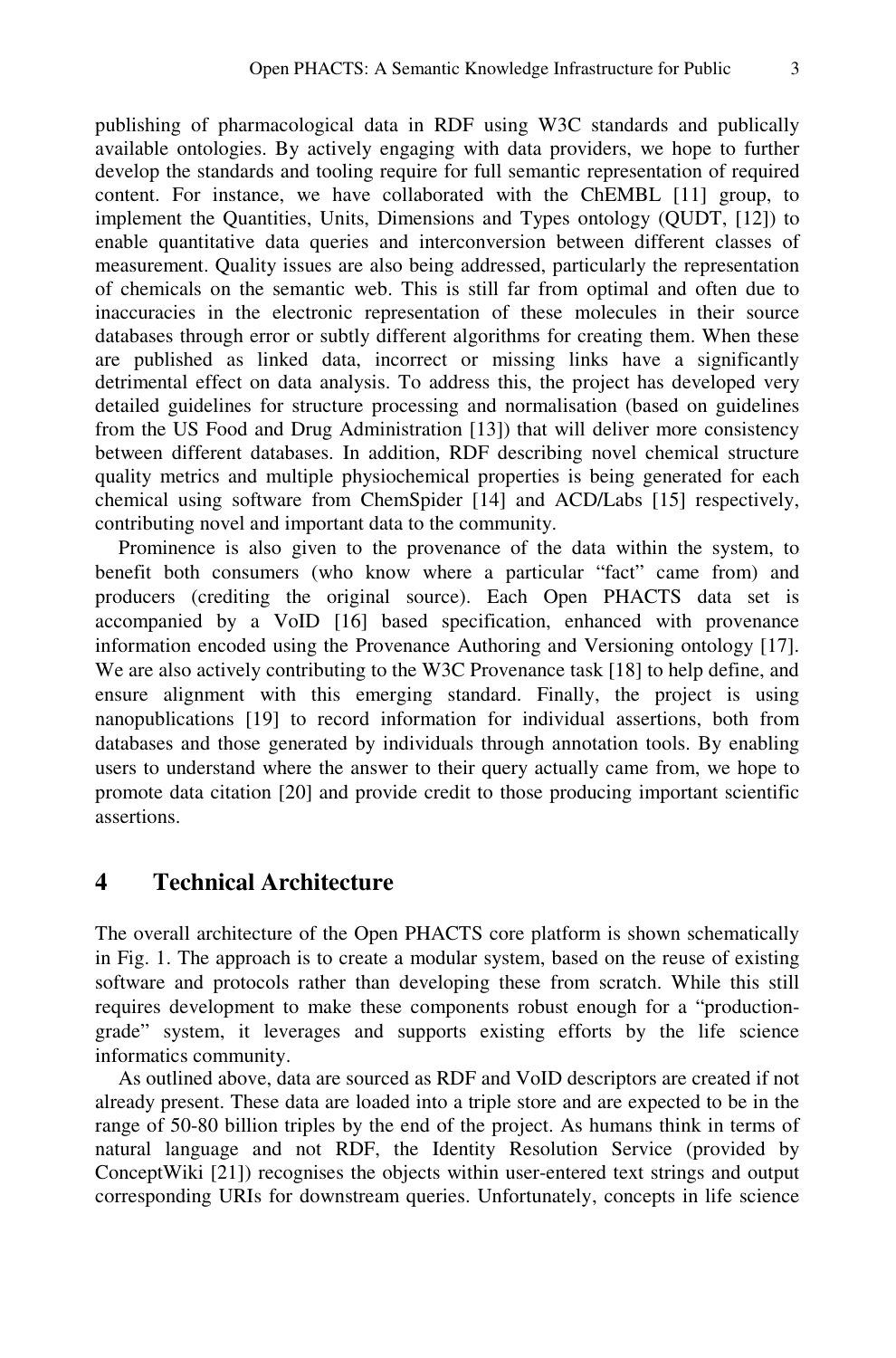

**Fig. 1.** The Open PHACTs Core Architecture

suffer from a proliferation of identifiers and URIs [22] often making cross-linking of data difficult. However, prescribing rigid rules for URIs that data must use (e.g. "Open PHACTS only accepts "purl.org"-based Uniprot identifiers for proteins) would significantly limit the content that can be consumed. Even worse, conversion and over-writing of identifiers in the data source would mean that the system no longer faithfully represents the original data and make it more difficult to track down the cause of unexpected results. Therefore, Open PHACTS takes a liberal approach and accepts any identifier namespace and syntax for a given entity class, as long as mappings to URIs that are already known to the system are provided. These mappings are resolved at query time using the Identifier Mapping Service (IMS), which incorporates a semantic version of the BridgeDB system [23]. An additional benefit of this is that the definition of what is "the same" can be adjusted to suit the query. These definitions will be governed by the use of profiles that instruct the IMS which URI classes can be combined. For instance, under certain circumstances it may be reasonable to join data attached to URIs for a protein and its equivalent gene or between a chemical compound and a drug of which it is a part; but not in others.

The IRS and IMS are distinct modules, exposing functionality via web-services. The Large Knowledge Collider (LarKC, [24]) provides the necessary middleware required to combine invocation of these services with data in the triple store within a single SPARQL query. This allows for further federation, for example, incorporating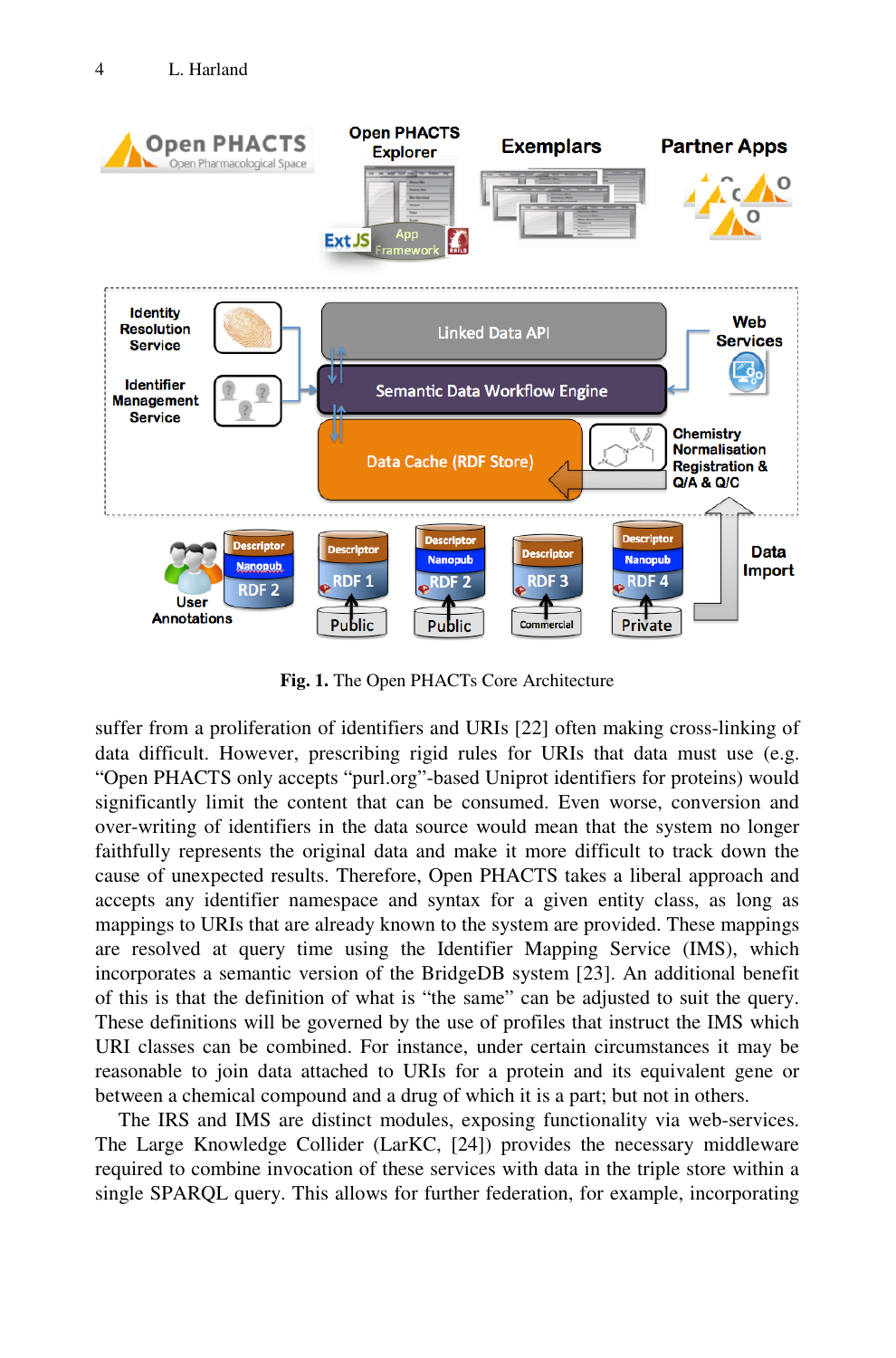the results of live chemical structure similarity searches (provided by the ChemSpider API) into the current query. Ultimately, it is at this point that the SPARQL queries integrate data by joining across multiple different data sets and address the specific questions that cannot be otherwise easily answered by scientists. These queries are packaged into the Open PHACTS API, implementing the Linked Data API specification [25] and providing a highly accessible mechanism for non-semantic web developers to access the system via the RESTful/JSON paradigm. The API is used by the "Open PHACTS Explorer" which is a web-based user interface to the system, built on the Lundbeck Life Science Platform [26]. The Explorer will allow end-users to browse data within the platform, perform simple queries and aggregations and export results for use in downstream tools such as chemistry analysis software, pathway analyses and Excel.

## **5 Sustainability**

While the Open PHACTS Explorer will address the immediate need to deliver a tool to end-users, it is not intended to be the only portal to the system. Rather, the major goal of the project is to create an "application ecosystem" in which non-profit and commercial organisations consume data via the Open PHACTS API for specific scientific applications. We hope that the availability of a professionally hosted, highquality, integrated pharmacology data platform, developed using standards endorsed by many major pharmaceutical companies should present an attractive resource that commercial organisations can licence and use to enhance their own offerings. Combined with other revenue streams, this will be crucial in tackling perhaps the biggest challenge within the project, namely sustaining the development of this unique infrastructure after the current funding expires. To that end, the project includes a number of exemplar applications, designed to demonstrate this principle and "kick-start" the application offerings. In addition, Open PHACTS has a flourishing partnership programme, by which interested parties can learn more and identify opportunities for collaboration or API deployment.

## **6 Conclusion**

Open PHACTS is a unique initiative, bringing major industry and non-profit groups together to develop a shared platform for integration and knowledge discovery. The project aims to deliver on multiple fronts, enhancing the quality of relevant RDF data, addressing key scientific bottlenecks, developing and promoting open standards and creating a lasting infrastructure for cross-sector collaboration. A first version of the software is due for release in late 2012 and will be announced via the project website [5]. We hope that the project will demonstrate that semantic technologies are ready for "prime-time" use as a dependable, core infrastructure for future initiatives in drug discovery.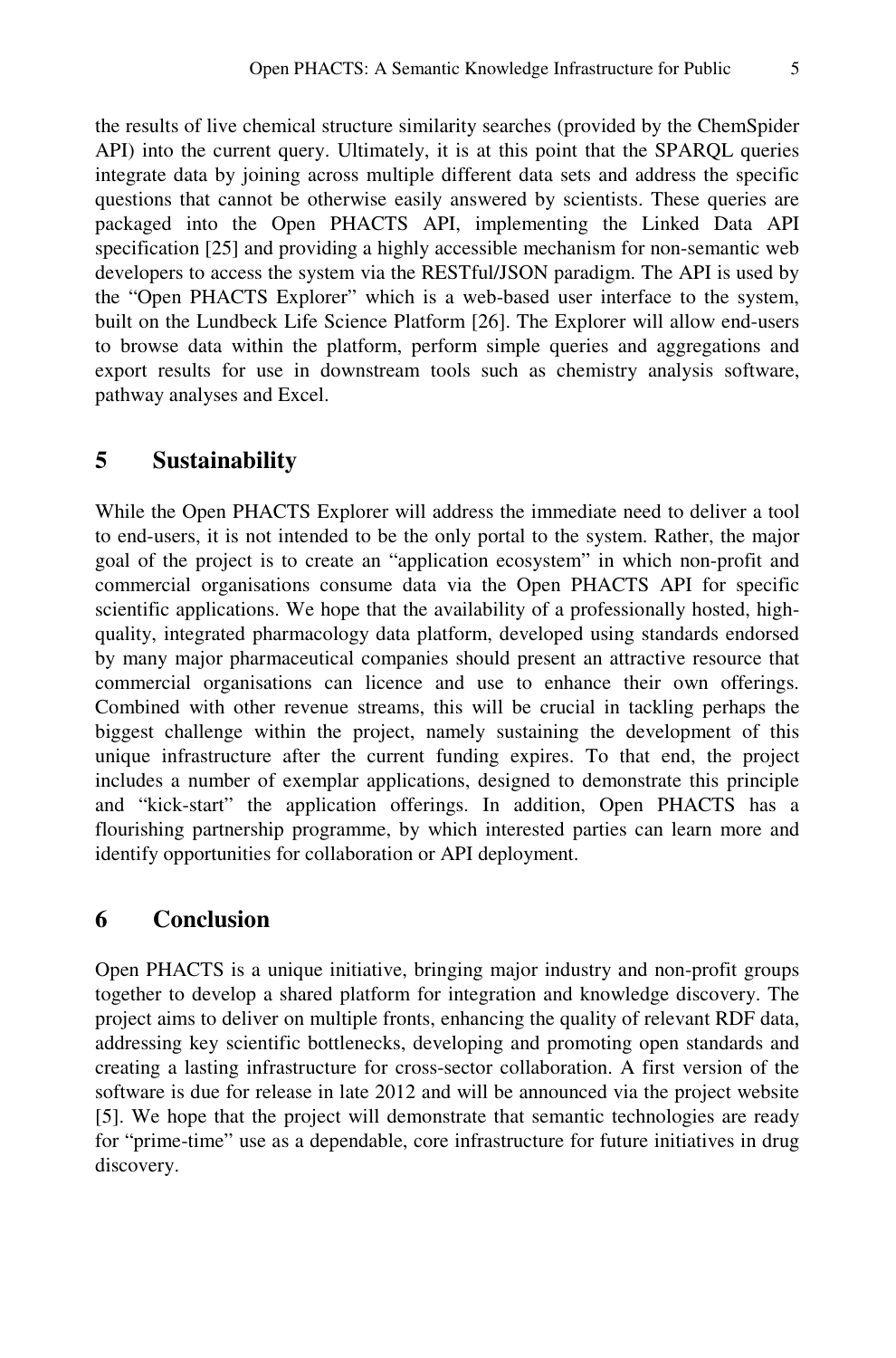**Acknowledgements.** The Open PHACTS project consortium consists of leading experts in semantics, pharmacology and informatics including academic institutions, pharmaceutical companies and scientific software companies. The work described here is the result of contribution by all collaborators in the project. The financial support provided by the IMI-JU project Open PHACTS, grant agreement n∘ 115191 is gratefully acknowledged. Finally, I would like to thank Niklas Blomberg, Carole Goble, Alasdair Gray, Paul Groth, Antonis Loizou and Antony Williams for valuable input and feedback on the article.

### **References**

- 1. Kell, D.B., Oliver, S.G.: Here is the evidence, now what is the hypothesis? The complementary roles of inductive and hypothesis-driven science in the post-genomic era. Bioessays 26, 99–105 (2004)
- 2. Barnes, M.R., Harland, L., Ford, S.M., Hall, M.D., Dix, I., Thomas, S., Williams-Jones, B.I., et al.: Lowering industry firewalls: pre-competitive informatics initiatives in drug discovery. Nat. Rev. Drug Discov. 8, 701–708 (2009)
- 3. Scannell, J.W., Blanckley, A., Boldon, H., Warrington, B.: Diagnosing the decline in pharmaceutical R&D efficiency. Nat. Rev. Drug Discov. 11, 191–200 (2012)
- 4. Harland, L., Larminie, C., Sansone, S.A., Popa, S., Marshall, M.S., Braxenthaler, M., Cantor, M., et al.: Empowering industrial research with shared biomedical vocabularies. Drug Discov. Today 21, 940–947 (2011)
- 5. http://openphacts.org
- 6. http://imi.europa.eu
- 7. http://www.w3.org/blog/hcls
- 8. Belleau, F., Nolin, M.A., Tourigny, N., Rigault, P., Morissette, J.J.: Bio2RDF: towards a mashup to build bioinformatics knowledge systems 41, 706–716 (2008)
- 9. Chen, B., Dong, X., Jiao, D., Wang, H., Zhu, Q., Ding, Y., Wild, D.J.: Chem2Bio2RDF: a semantic framework for linking and data mining chemogenomic and systems chemical biology data. BMC Bioinformatics 12, 256 (2010)
- 10. Azzaoui, K., Jacoby, E., Senger, S., Rodríguez, E.C., Loza, M., Zdrazil, B.: Scientific questions to a next generation semantically enriched biomolecular internet resource (in Preparation)
- 11. Gaulton, A., Bellis, L.J., Bento, A.P., Chambers, J., Davies, M., Hersey, A., Light, Y., et al.: ChEMBL: a large-scale bioactivity database for drug discovery 40, D1100–D1107 (2011)
- 12. http://www.qudt.org
- 13. http://1.usa.gov/snNNdn
- 14. http://www.chemspider.com
- 15. http://www.acdlabs.com
- 16. http://vocab.deri.ie/void
- 17. http://swan.mindinformatics.org/spec/1.2/pav.html
- 18. http://www.w3.org/TR/prov-primer
- 19. Groth, P., Gibson, A., Velterop, J.: The anatomy of a nanopublication. Information Services and Use 30, 51-56 (2010)
- 20. Mons, B., van Haagen, H., Chichester, C., Hoen, P.B., den Dunnen, J.T., van Ommen, G., van Mulligen, E., et al.: The value of data. Nat. Genet. 43, 281–283 (2011)
- 21. http://conceptwiki.org